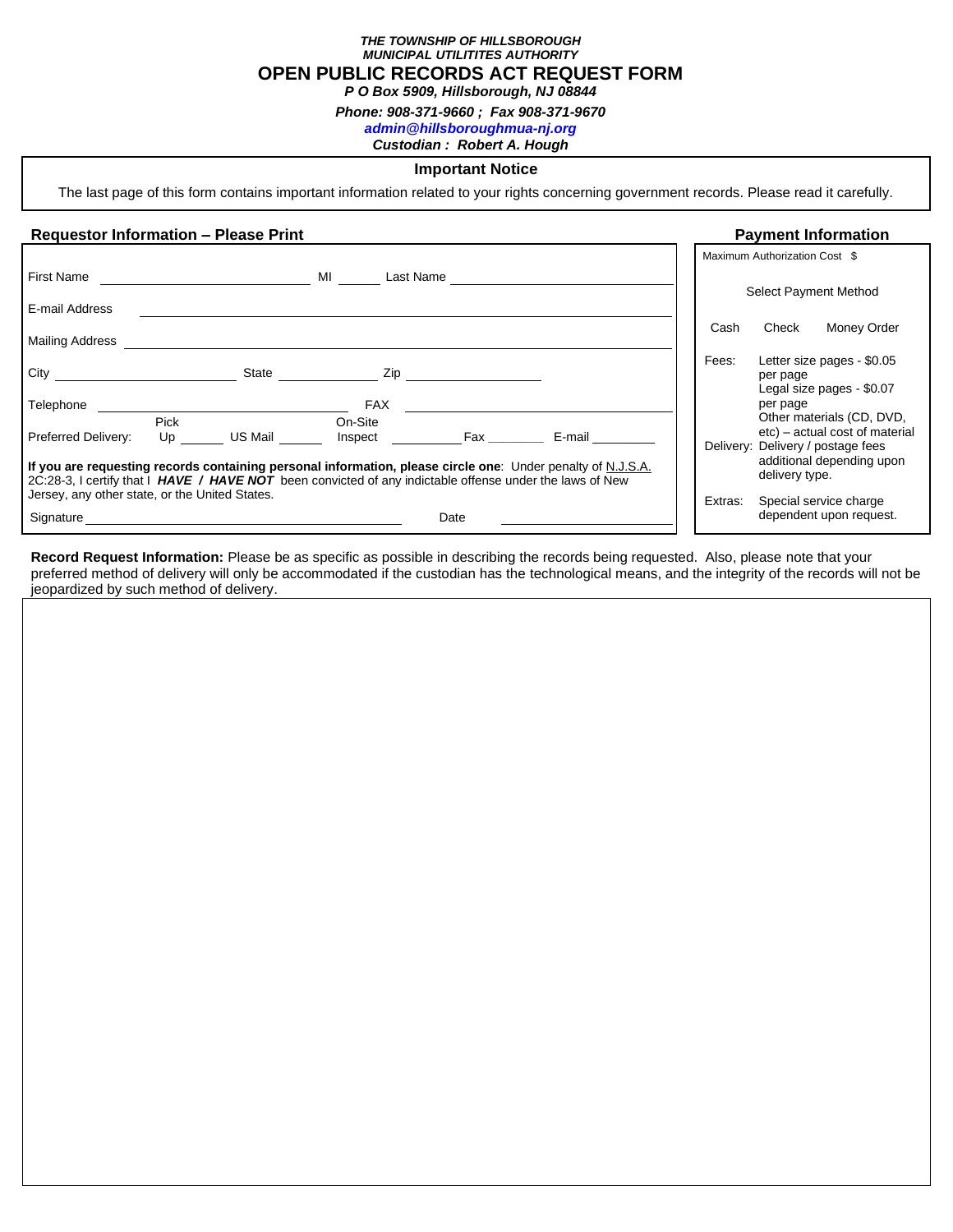| <b>AGENCY USE ONLY</b> | <b>AGENCY USE ONLY</b>                                                                                                                                     | <b>AGENCY USE ONLY</b>      |                         |  |
|------------------------|------------------------------------------------------------------------------------------------------------------------------------------------------------|-----------------------------|-------------------------|--|
|                        | <b>Disposition Notes</b>                                                                                                                                   | <b>Tracking Information</b> | <b>Final Cost</b>       |  |
|                        | Custodian: If any part of request cannot be                                                                                                                | Tracking #                  | Total                   |  |
|                        | delivered in seven business days,<br>detail reasons here.                                                                                                  | Rec'd Date                  | Deposit                 |  |
|                        |                                                                                                                                                            | Ready Date                  | <b>Balance Due</b>      |  |
|                        |                                                                                                                                                            | <b>Total Pages</b>          | <b>Balance Paid</b>     |  |
|                        | In Progress<br>Open<br>Denied<br>Closed<br>$\blacksquare$<br>Filled<br>Closed<br>$\overline{\phantom{a}}$<br>Closed<br>Partial<br>$\overline{\phantom{a}}$ |                             | <b>Records Provided</b> |  |
|                        |                                                                                                                                                            | <b>Custodian Signature</b>  | Date                    |  |

## **DEPOSITS**

The custodian may require a deposit against costs for reproducing documents sought through an anonymous request whenever the custodian anticipates that the documents requested will cost in excess of \$5 to reproduce.

Where a special service charge is warranted under OPRA, that amount will be communicated to you as required under the statute. You have the opportunity to review and object to the charge prior to it being incurred. If, however, you approve of the fact and amount of the special service charge, you may be required to pay a deposit or pay in full prior to reproduction of the documents.

#### **YOUR REQUEST FOR RECORDS IS DENIED FOR THE FOLLOWING REASON(S):**

(To be completed by the Custodian of Records – check the box of the numbered exemption(s) as they apply to the records requested. If multiple records are requested, be specific as to which exemption(s) apply to each record. **Response is due to requestor as soon as possible, but no later than seven business days**.)

|                          | N.J.S.A. 47:1A-1.1                                                                                                                                                             |  |  |  |  |  |  |  |  |
|--------------------------|--------------------------------------------------------------------------------------------------------------------------------------------------------------------------------|--|--|--|--|--|--|--|--|
|                          | Inter-agency or intra-agency advisory, consultative or deliberative material                                                                                                   |  |  |  |  |  |  |  |  |
|                          | Legislative records                                                                                                                                                            |  |  |  |  |  |  |  |  |
|                          | Law enforcement records:                                                                                                                                                       |  |  |  |  |  |  |  |  |
|                          | Medical examiner photos                                                                                                                                                        |  |  |  |  |  |  |  |  |
|                          | Criminal investigatory records (however, N.J.S.A. 47:1A-3.b. lists specific criminal investigatory information which must be<br>disclosed)                                     |  |  |  |  |  |  |  |  |
|                          | Victims' records                                                                                                                                                               |  |  |  |  |  |  |  |  |
|                          | Trade secrets and proprietary commercial or financial information                                                                                                              |  |  |  |  |  |  |  |  |
|                          | Any record within the attorney-client privilege                                                                                                                                |  |  |  |  |  |  |  |  |
|                          | Administrative or technical information regarding computer hardware, software and networks which, if disclosed would jeopardize                                                |  |  |  |  |  |  |  |  |
|                          | computer security                                                                                                                                                              |  |  |  |  |  |  |  |  |
|                          | Emergency or security information or procedures for any buildings or facility which, if disclosed, would jeopardize security of the<br>building or facility or persons therein |  |  |  |  |  |  |  |  |
|                          | Security measures and surveillance techniques which, if disclosed, would create a risk to the safety or persons, property, electronic                                          |  |  |  |  |  |  |  |  |
|                          | data or software                                                                                                                                                               |  |  |  |  |  |  |  |  |
|                          | Information which, if disclosed, would give an advantage to competitors or bidders                                                                                             |  |  |  |  |  |  |  |  |
|                          | Information generated by or on behalf of public employers or public employees in connection with:                                                                              |  |  |  |  |  |  |  |  |
|                          | Any sexual harassment complaint filed with a public employer                                                                                                                   |  |  |  |  |  |  |  |  |
|                          | Any grievance filed by or against an employee                                                                                                                                  |  |  |  |  |  |  |  |  |
|                          | Collective negotiations documents and statements of strategy or negotiating                                                                                                    |  |  |  |  |  |  |  |  |
|                          | Information that is a communication between a public agency and its insurance carrier, administrative service organization or risk                                             |  |  |  |  |  |  |  |  |
|                          | management office                                                                                                                                                              |  |  |  |  |  |  |  |  |
|                          | Information that is to be kept confidential pursuant to court order                                                                                                            |  |  |  |  |  |  |  |  |
| Est. Document Cost       | Certificate of honorable discharge issued by the United States government (Form DD-214) filed                                                                                  |  |  |  |  |  |  |  |  |
|                          | with a public agency                                                                                                                                                           |  |  |  |  |  |  |  |  |
| Est. Delivery Cost       | Social security numbers                                                                                                                                                        |  |  |  |  |  |  |  |  |
| Est. Extras Cost         | Credit card numbers<br>Unlisted telephone numbers                                                                                                                              |  |  |  |  |  |  |  |  |
| <b>Total Est. Cost</b>   | Drivers' license numbers                                                                                                                                                       |  |  |  |  |  |  |  |  |
| Deposit Amount           | Certain records of higher education institutions:                                                                                                                              |  |  |  |  |  |  |  |  |
|                          | Research records                                                                                                                                                               |  |  |  |  |  |  |  |  |
| <b>Estimated Balance</b> | Questions or scores for exam for employment or academics                                                                                                                       |  |  |  |  |  |  |  |  |
|                          | Charitable contribution information                                                                                                                                            |  |  |  |  |  |  |  |  |
|                          | Rare book collections gifted for limited access                                                                                                                                |  |  |  |  |  |  |  |  |
| Deposit Date             | Admission applications                                                                                                                                                         |  |  |  |  |  |  |  |  |
|                          |                                                                                                                                                                                |  |  |  |  |  |  |  |  |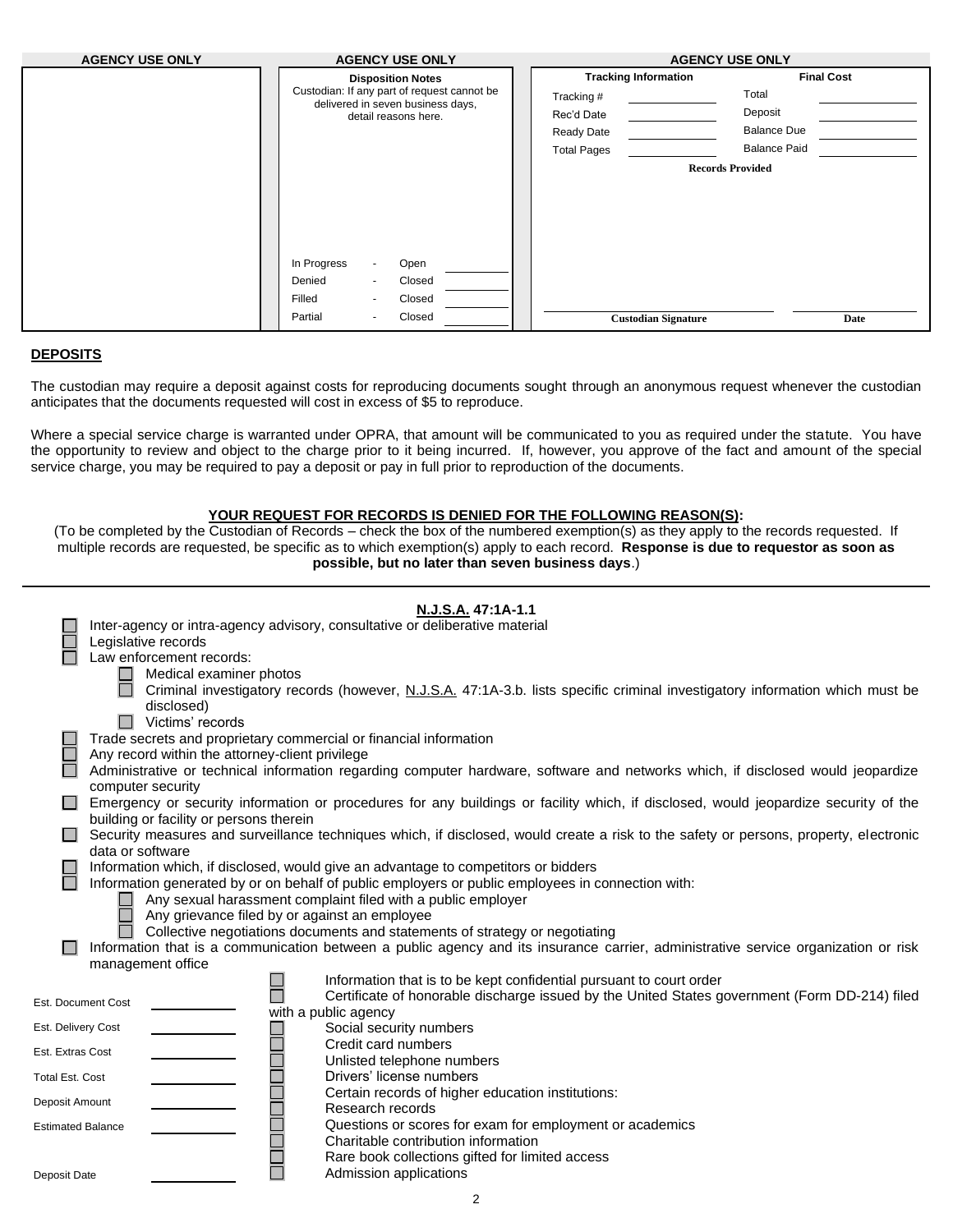- Student records, grievances or disciplinary proceedings revealing a students' identification
- Biotechnology trade secrets **N.J.S.A. 47:1A-1.2**

Convicts requesting their victims' records **N.J.S.A. 47:1A-2.2**

Ongoing investigations of non-law enforcement agencies (must prove disclosure is inimical to the public interest) **N.J.S.A. 47:1A-3.a.** Public defender records **N.J.S.A. 47:1A-5.k.**

□ Upholds exemptions contained in other State or federal statutes and regulations, Executive Orders, Rules of Court, and privileges created by State Constitution, statute, court rule or judicial case law **N.J.S.A. 47:1A-9**

- $\Box$  Personnel and pension records (however, the following information must be disclosed:
	- An individual's name, title, position, salary, payroll record, length of service, date of separation and the reason for such separation, and the amount and type of any pension received
	- When required to be disclosed by another law, when disclosure is essential to the performance of official duties of a person duly authorized by this State or the US, or when authorized by an individual in interest
- Data contained in information which disclose conformity with specific experiential, educational or medical qualifications required for government employment or for receipt of a public pension, but not including any detailed medical or psychological information **N.J.S.A. 47:1A-10 ---------------------------------------------------------------------------------------------------------------------------------------------------------------------------------------------**

## **N.J.S.A. 47:1A-1**

 $\Box$  "a public agency has a responsibility and an obligation to safeguard from public access a citizen's personal information with which it has been entrusted when disclosure thereof would violate the citizen's reasonable expectation of privacy."

Burnett v. County of Bergen, 198 N.J. 408 (2009). Without ambiguity, the court held that the privacy provision "is neither a preface nor a preamble." Rather, "the very language expressed in the privacy clause reveals its substantive nature; it does not offer reasons why OPRA was adopted, as preambles typically do; instead, it focuses on the law's implementation." "Specifically, it imposes an obligation on public agencies to protect against disclosure of personal information which would run contrary to reasonable privacy interests."

## **Executive Order No. 21 (McGreevey 2002)**

- Records where inspection, examination or copying would substantially interfere with the State's ability to protect and defend the State and its citizens against acts of sabotage or terrorism, or which, if disclosed, would materially increase the risk or consequences of potential acts of sabotage or terrorism.
- Records exempted from disclosure by State agencies' proposed rules.

## **Executive Order No. 26 (McGreevey 2002)**

Certain records maintained by the Office of the Governor

 $\Box$ 

 $\Box$ 

- Resumes, applications for employment or other information concerning job applicants while a recruitment search is ongoing
- Records of complaints and investigations undertaken pursuant to the Model Procedures for Internal Complaints Alleging Discrimination, Harassment or Hostile Environments
- Information relating to medical, psychiatric or psychological history, diagnosis, treatment or evaluation
- Information in a personal income or other tax return
- Information describing a natural person's finances, income, assets, liabilities, net worth, bank balances, financial history or activities, or creditworthiness, except as otherwise required by law to be disclosed
- □ Test questions, scoring keys and other examination data pertaining to the administration of an examination for public employment or licensing
- $\Box$ Records in the possession of another department (including NJ Office of Information Technology or State Archives) when those records are made confidential by regulation or EO 9.

#### **Other Exemption(s) contained in a State statute, resolution of either or both House of the Legislature, regulation, Executive Order, Rules of Court, any federal law, federal regulation or federal order pursuant to N.J.S.A. 47:1A-9.a.**

(Please provide detailed information regarding the exemption from disclosure for which you are relying to deny access to government records. If multiple records are requested, be specific as to which exemption(s) apply to each record.)

## **REQUEST FOR RECORDS UNDER THE COMMON LAW**

If, in addition to requesting records under OPRA, you are also requesting the government records under the common law, please check the box below.

A public record under the common law is one required by law to be kept, or necessary to be kept in the discharge of a duty imposed by law, or directed by law to serve as a memorial and evidence of something written, said, or done, or a written memorial made by a public officer